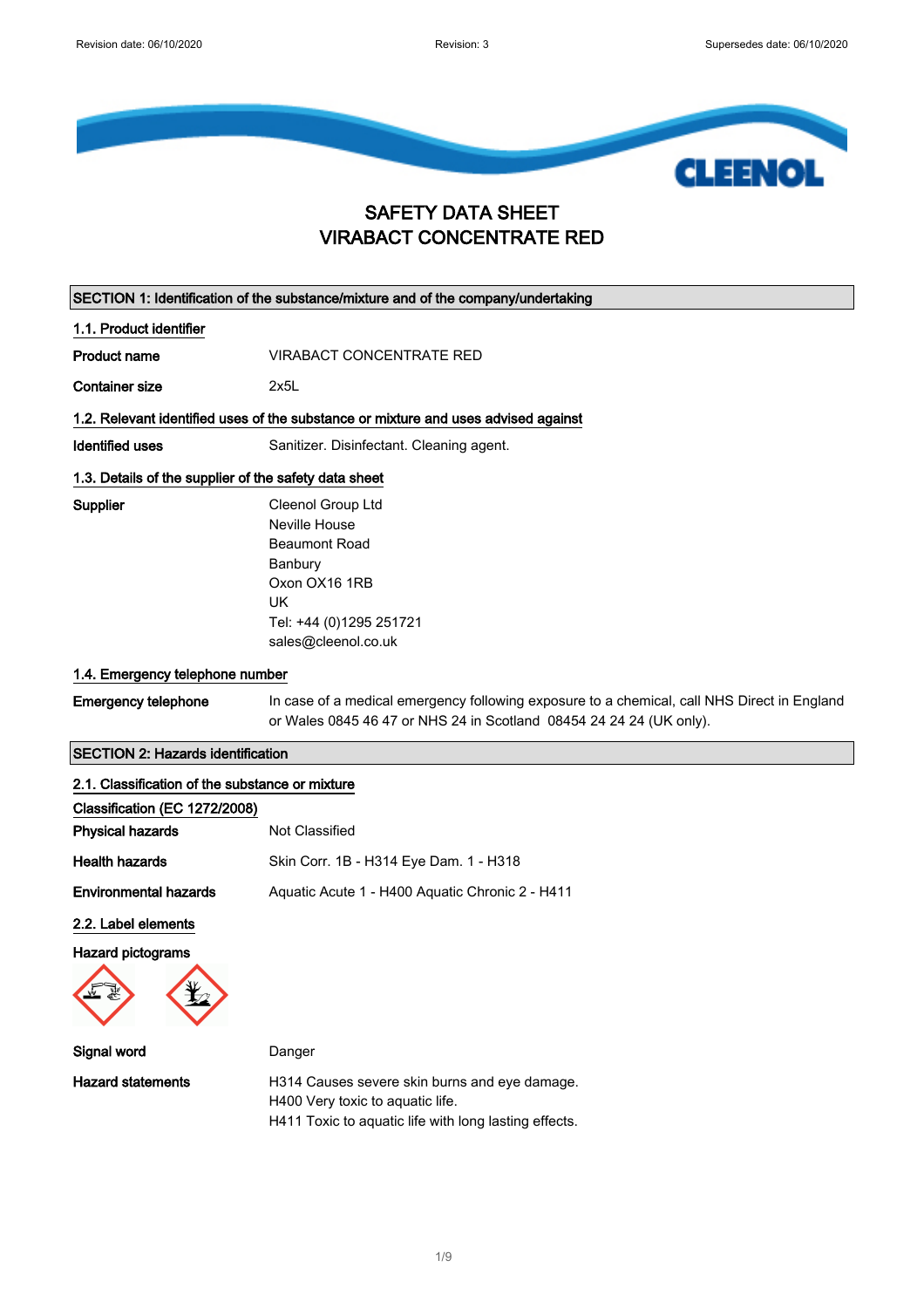┑

# VIRABACT CONCENTRATE RED

| <b>Precautionary statements</b>           | P260 Do not breathe vapour/ spray.<br>P273 Avoid release to the environment.<br>P280 Wear protective gloves/ protective clothing/ eye protection/ face protection.<br>P303+P361+P353 IF ON SKIN (or hair): Take off immediately all contaminated clothing.<br>Rinse skin with water or shower.<br>P305+P351+P338 IF IN EYES: Rinse cautiously with water for several minutes. Remove<br>contact lenses, if present and easy to do. Continue rinsing.<br>P310 Immediately call a POISON CENTER/ doctor. |
|-------------------------------------------|--------------------------------------------------------------------------------------------------------------------------------------------------------------------------------------------------------------------------------------------------------------------------------------------------------------------------------------------------------------------------------------------------------------------------------------------------------------------------------------------------------|
| Contains                                  | 2-AMINOETHANOL, QUATERNARY AMMONIUM COMPOUNDS, BENZYL (C12 - C16)<br>ALKYL DIMETHYL, CHLORIDES, ALCOHOLS, C12-C14, ETHOXYLATED                                                                                                                                                                                                                                                                                                                                                                         |
| Supplementary precautionary<br>statements | P264 Wash contaminated skin thoroughly after handling.<br>P301+P330+P331 IF SWALLOWED: Rinse mouth. Do NOT induce vomiting.<br>P304+P340 IF INHALED: Remove person to fresh air and keep comfortable for breathing.<br>P405 Store locked up.<br>P501 Dispose of contents/ container in accordance with national regulations.                                                                                                                                                                           |

## 2.3. Other hazards

#### SECTION 3: Composition/information on ingredients

| SECTION 3: Composition/information on ingredients                                                            |                          |                                                      |          |
|--------------------------------------------------------------------------------------------------------------|--------------------------|------------------------------------------------------|----------|
| 3.2. Mixtures                                                                                                |                          |                                                      |          |
| 2-AMINOETHANOL                                                                                               |                          |                                                      | $1 - 5%$ |
| CAS number: 141-43-5                                                                                         | EC number: 205-483-3     | REACH registration number: 01-<br>2119486455-28-XXXX |          |
| Classification                                                                                               |                          |                                                      |          |
| Acute Tox. 4 - H302                                                                                          |                          |                                                      |          |
| Acute Tox. 4 - H312                                                                                          |                          |                                                      |          |
| <b>Acute Tox. 4 - H332</b>                                                                                   |                          |                                                      |          |
| Skin Corr. 1B - H314                                                                                         |                          |                                                      |          |
| Eye Dam. 1 - H318                                                                                            |                          |                                                      |          |
| <b>STOT SE 3 - H335</b>                                                                                      |                          |                                                      |          |
| QUATERNARY AMMONIUM COMPOUNDS, BENZYL (C12<br>- C16) ALKYL DIMETHYL, CHLORIDES                               |                          |                                                      | $1 - 5%$ |
| CAS number: 68424-85-1                                                                                       | EC number: 270-325-2     |                                                      |          |
| M factor (Acute) = $10$                                                                                      | M factor (Chronic) = $1$ |                                                      |          |
| Classification<br>Acute Tox. 4 - H302<br>Skin Corr. 1A - H314<br>Eye Dam. 1 - H318<br>Aquatic Acute 1 - H400 |                          |                                                      |          |
| Aquatic Chronic 1 - H410                                                                                     |                          |                                                      |          |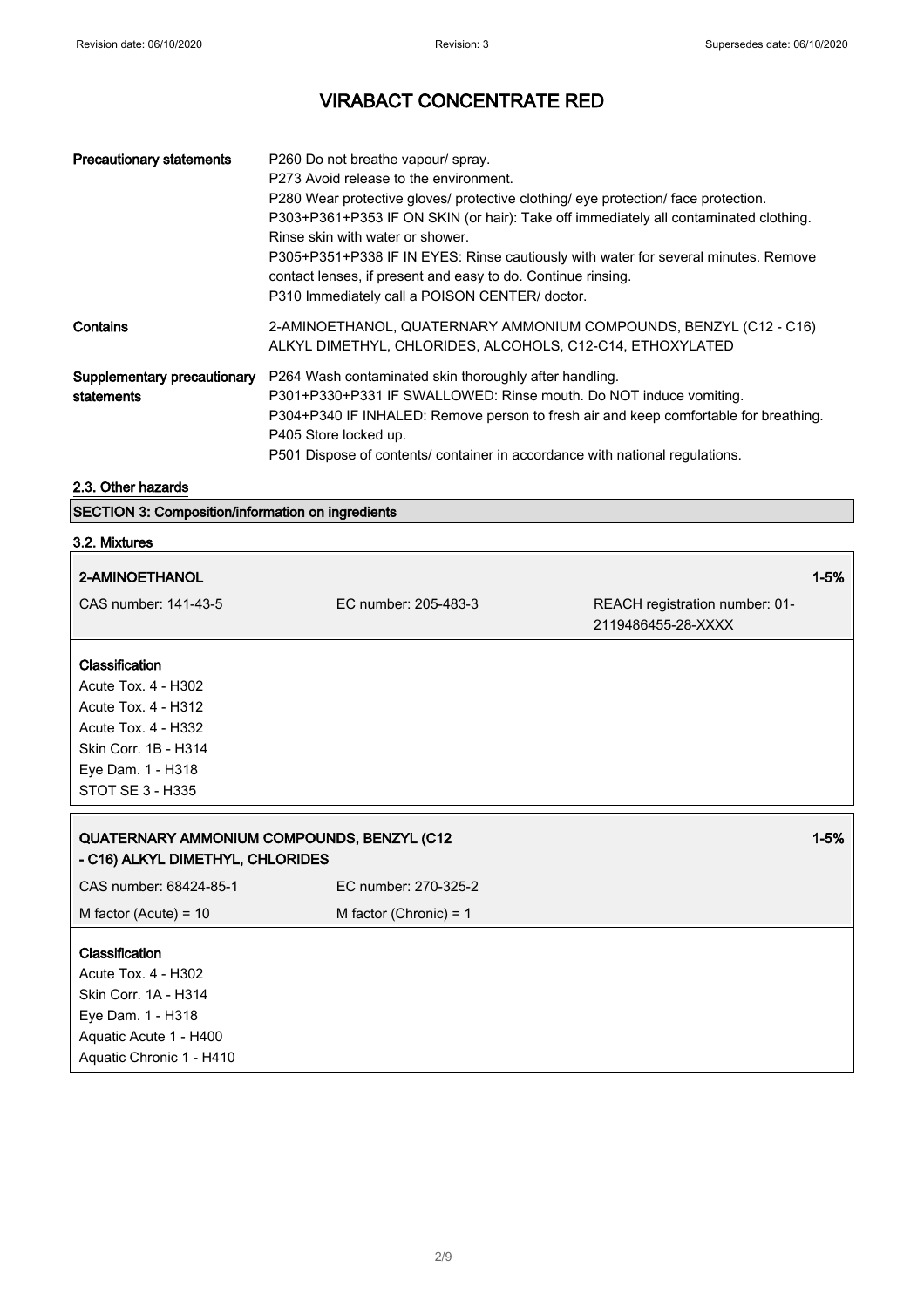| ALCOHOLS, C12-C14, ETHOXYLATED                                                         | $1 - 5%$                                                                                                                                                                                                                                                        |
|----------------------------------------------------------------------------------------|-----------------------------------------------------------------------------------------------------------------------------------------------------------------------------------------------------------------------------------------------------------------|
| CAS number: 68439-50-9                                                                 | EC number: 500-213-3                                                                                                                                                                                                                                            |
| Classification<br>Acute Tox. 4 - H302<br>Eye Dam. 1 - H318<br>Aquatic Chronic 3 - H412 |                                                                                                                                                                                                                                                                 |
|                                                                                        | The full text for all hazard statements is displayed in Section 16.                                                                                                                                                                                             |
| <b>SECTION 4: First aid measures</b>                                                   |                                                                                                                                                                                                                                                                 |
| 4.1. Description of first aid measures                                                 |                                                                                                                                                                                                                                                                 |
| Inhalation                                                                             | If spray/mist has been inhaled, proceed as follows. Move affected person to fresh air and<br>keep warm and at rest in a position comfortable for breathing. Keep affected person under<br>observation. Get medical attention if symptoms are severe or persist. |
| Ingestion                                                                              | Rinse mouth thoroughly with water. Do not induce vomiting. Give a few small glasses of water<br>or milk to drink. Get medical attention if a large quantity has been ingested.                                                                                  |
| <b>Skin contact</b>                                                                    | Take off contaminated clothing. Wash skin thoroughly with soap and water.                                                                                                                                                                                       |
| Eye contact                                                                            | Rinse cautiously with water for several minutes. Remove any contact lenses and open eyelids<br>wide apart. Continue to rinse. Get medical attention if any discomfort continues.                                                                                |
|                                                                                        | 4.2. Most important symptoms and effects, both acute and delayed                                                                                                                                                                                                |
| Inhalation                                                                             | Spray/mists may cause respiratory tract irritation.                                                                                                                                                                                                             |
| Ingestion                                                                              | No adverse effects known. May be harmful if swallowed.                                                                                                                                                                                                          |
| <b>Skin contact</b>                                                                    | May be harmful in contact with skin.                                                                                                                                                                                                                            |
| Eye contact                                                                            | May cause serious eye damage.                                                                                                                                                                                                                                   |
|                                                                                        | 4.3. Indication of any immediate medical attention and special treatment needed                                                                                                                                                                                 |
| Notes for the doctor                                                                   | No specific recommendations.                                                                                                                                                                                                                                    |
| <b>Specific treatments</b>                                                             | Treat symptomatically.                                                                                                                                                                                                                                          |
| <b>SECTION 5: Firefighting measures</b>                                                |                                                                                                                                                                                                                                                                 |
| 5.1. Extinguishing media                                                               |                                                                                                                                                                                                                                                                 |
| Suitable extinguishing media                                                           | The product is not flammable. Use fire-extinguishing media suitable for the surrounding fire.                                                                                                                                                                   |
| Unsuitable extinguishing<br>media                                                      | None known.                                                                                                                                                                                                                                                     |
| 5.2. Special hazards arising from the substance or mixture                             |                                                                                                                                                                                                                                                                 |
| Specific hazards                                                                       | Corrosive gases or vapours.                                                                                                                                                                                                                                     |
| 5.3. Advice for firefighters                                                           |                                                                                                                                                                                                                                                                 |
| Protective actions during<br>firefighting                                              | Fight fire with normal precautions from a reasonable distance.                                                                                                                                                                                                  |
| Special protective equipment<br>for firefighters                                       | Use protective equipment appropriate for surrounding materials. Firefighter's clothing<br>conforming to European standard EN469 (including helmets, protective boots and gloves) will<br>provide a basic level of protection for chemical incidents.            |
| <b>SECTION 6: Accidental release measures</b>                                          |                                                                                                                                                                                                                                                                 |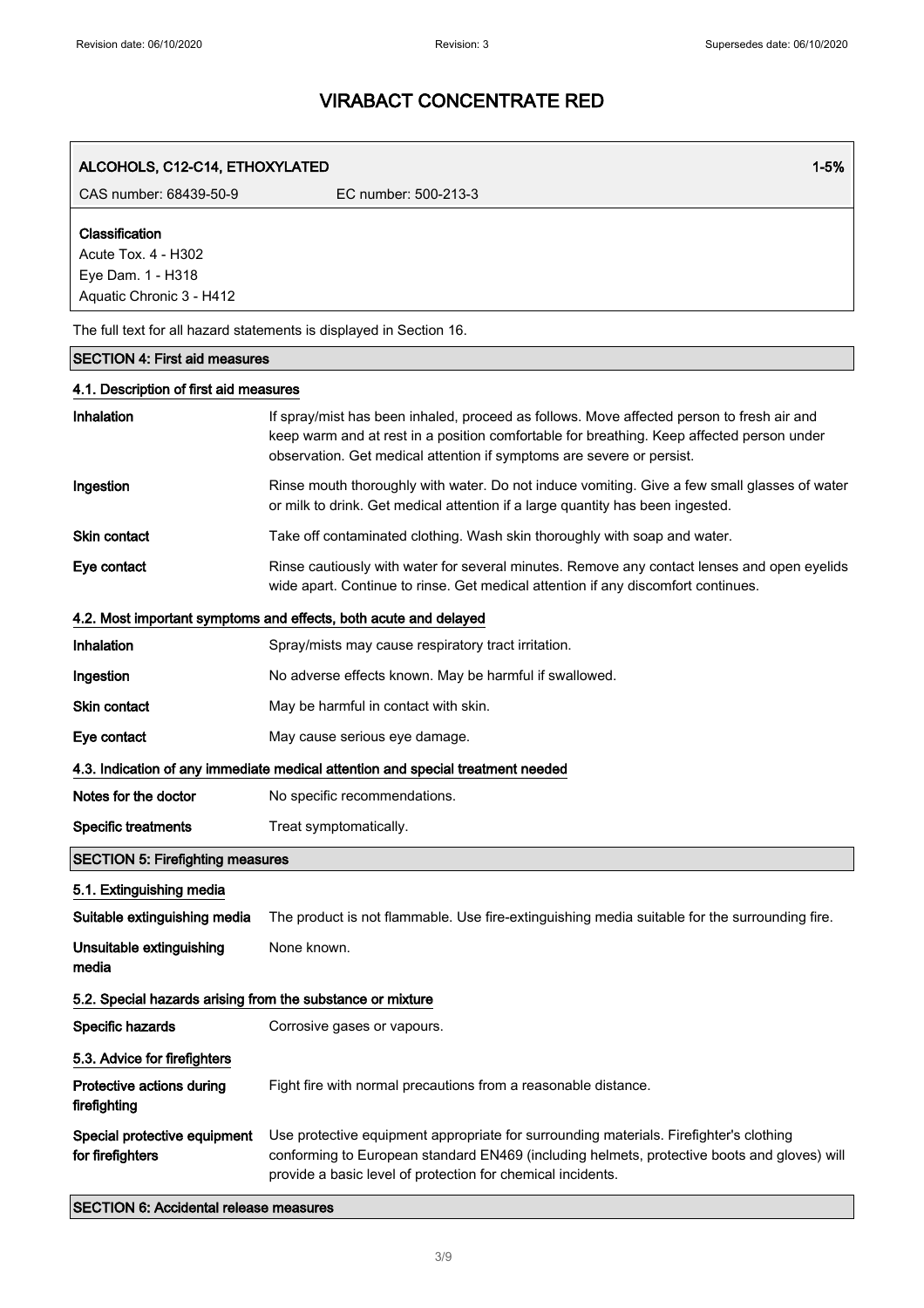### 6.1. Personal precautions, protective equipment and emergency procedures

| <b>Personal precautions</b>                                       | Avoid contact with skin, eyes and clothing. Take care as floors and other surfaces may<br>become slippery. Do not touch or walk into spilled material.   |  |  |
|-------------------------------------------------------------------|----------------------------------------------------------------------------------------------------------------------------------------------------------|--|--|
| 6.2. Environmental precautions                                    |                                                                                                                                                          |  |  |
| <b>Environmental precautions</b>                                  | Avoid discharge to the aquatic environment.                                                                                                              |  |  |
| 6.3. Methods and material for containment and cleaning up         |                                                                                                                                                          |  |  |
| Methods for cleaning up                                           | Absorb in vermiculite, dry sand or earth and place into containers. Discharge of small<br>quantities to the sewer with plenty of water may be permitted. |  |  |
| 6.4. Reference to other sections                                  |                                                                                                                                                          |  |  |
| Reference to other sections                                       | For personal protection, see Section 8. For waste disposal, see Section 13.                                                                              |  |  |
| <b>SECTION 7: Handling and storage</b>                            |                                                                                                                                                          |  |  |
| 7.1. Precautions for safe handling                                |                                                                                                                                                          |  |  |
| Usage precautions                                                 | For professional users only. Avoid contact with skin, eyes and clothing. Do not breathe spray.<br>Avoid release to the environment.                      |  |  |
| Advice on general<br>occupational hygiene                         | Wash contaminated skin thoroughly after handling. Wash contaminated clothing before reuse.                                                               |  |  |
| 7.2. Conditions for safe storage, including any incompatibilities |                                                                                                                                                          |  |  |
| <b>Storage precautions</b>                                        | Store in tightly-closed, original container. Store at temperatures between 0°C and 40°C.                                                                 |  |  |
| Storage class                                                     | Chemical storage. Corrosive storage.                                                                                                                     |  |  |
| 7.3. Specific end use(s)                                          |                                                                                                                                                          |  |  |
| Specific end use(s)                                               | The identified uses for this product are detailed in Section 1.2. Refer to Product Use Guide<br>(PUG) for further information.                           |  |  |

### SECTION 8: Exposure controls/Personal protection

## 8.1. Control parameters

### Occupational exposure limits

### 2-AMINOETHANOL

Long-term exposure limit (8-hour TWA): WEL 3 ppm 7.6 mg/m<sup>3</sup> Short-term exposure limit (15-minute): WEL 6 ppm 15 mg/m<sup>3</sup> WEL = Workplace Exposure Limit.

#### 8.2. Exposure controls

Protective equipment



| Appropriate engineering<br>controls | No specific ventilation requirements.                                                                                                                                                                                                                            |
|-------------------------------------|------------------------------------------------------------------------------------------------------------------------------------------------------------------------------------------------------------------------------------------------------------------|
| Eye/face protection                 | Eyewear complying with an approved standard should be worn if a risk assessment indicates<br>eye contact is possible.                                                                                                                                            |
| Hand protection                     | It is recommended that chemical-resistant, impervious gloves are worn. Wear protective<br>gloves made of the following material: Rubber (natural, latex). Nitrile rubber. To protect hands<br>from chemicals, gloves should comply with European Standard EN374. |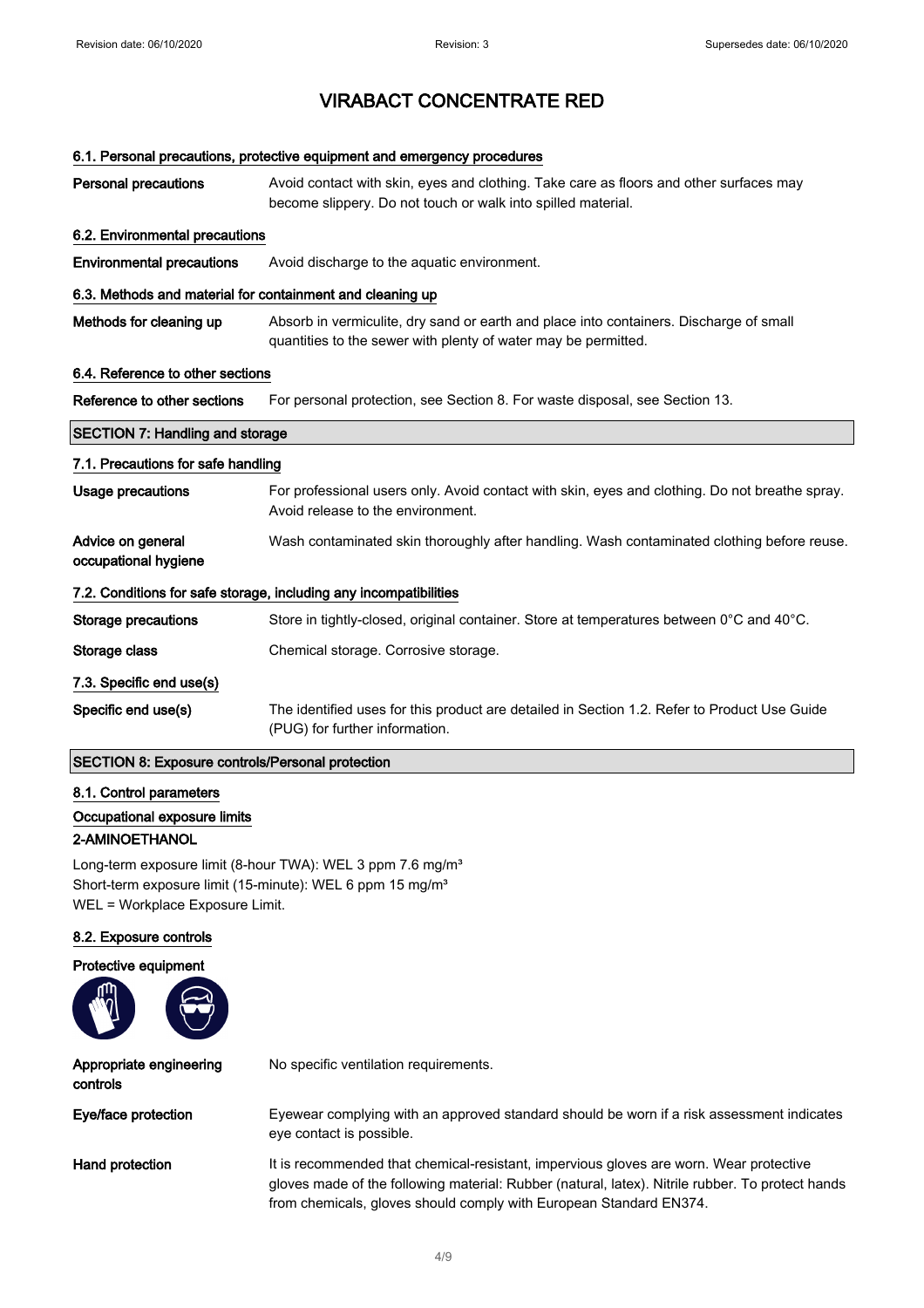| Hygiene measures              | Wash promptly with soap and water if skin becomes contaminated. Promptly remove any<br>clothing that becomes contaminated.                                     |
|-------------------------------|----------------------------------------------------------------------------------------------------------------------------------------------------------------|
| <b>Respiratory protection</b> | No specific requirements are anticipated under normal conditions of use. Respiratory<br>protection may be required if excessive airborne contamination occurs. |

## SECTION 9: Physical and chemical properties

| 9.1. Information on basic physical and chemical properties |                                                                                                                     |  |  |
|------------------------------------------------------------|---------------------------------------------------------------------------------------------------------------------|--|--|
| Appearance                                                 | Clear liquid.                                                                                                       |  |  |
| Colour                                                     | Red.                                                                                                                |  |  |
| Odour                                                      | Odourless.                                                                                                          |  |  |
| рH                                                         | pH (concentrated solution): 11.8                                                                                    |  |  |
| Initial boiling point and range                            | $100^{\circ}$ C                                                                                                     |  |  |
| Flash point                                                | Not applicable.                                                                                                     |  |  |
| <b>Relative density</b>                                    | $\sim$ 1.03 @ 20°C                                                                                                  |  |  |
| Solubility(ies)                                            | Soluble in water.                                                                                                   |  |  |
| Auto-ignition temperature                                  | Not applicable.                                                                                                     |  |  |
| <b>Decomposition Temperature</b>                           | Not determined.                                                                                                     |  |  |
| <b>Viscosity</b>                                           | Non-viscous.                                                                                                        |  |  |
| <b>Explosive properties</b>                                | Not applicable.                                                                                                     |  |  |
| <b>Oxidising properties</b>                                | Does not meet the criteria for classification as oxidising.                                                         |  |  |
| 9.2. Other information                                     |                                                                                                                     |  |  |
| <b>Refractive index</b>                                    | ~18.2                                                                                                               |  |  |
| Volatile organic compound                                  | This product contains a maximum VOC content of <0.1 %.                                                              |  |  |
| <b>SECTION 10: Stability and reactivity</b>                |                                                                                                                     |  |  |
| 10.1. Reactivity                                           |                                                                                                                     |  |  |
| <b>Reactivity</b>                                          | There are no known reactivity hazards associated with this product.                                                 |  |  |
| 10.2. Chemical stability                                   |                                                                                                                     |  |  |
| <b>Stability</b>                                           | Stable at normal ambient temperatures and when used as recommended.                                                 |  |  |
| 10.3. Possibility of hazardous reactions                   |                                                                                                                     |  |  |
| Possibility of hazardous<br>reactions                      | No potentially hazardous reactions known.                                                                           |  |  |
| 10.4. Conditions to avoid                                  |                                                                                                                     |  |  |
| <b>Conditions to avoid</b>                                 | There are no known conditions that are likely to result in a hazardous situation.                                   |  |  |
| 10.5. Incompatible materials                               |                                                                                                                     |  |  |
| Materials to avoid                                         | No specific material or group of materials is likely to react with the product to produce a<br>hazardous situation. |  |  |
| 10.6. Hazardous decomposition products                     |                                                                                                                     |  |  |
| Hazardous decomposition                                    | Does not decompose when used and stored as recommended.                                                             |  |  |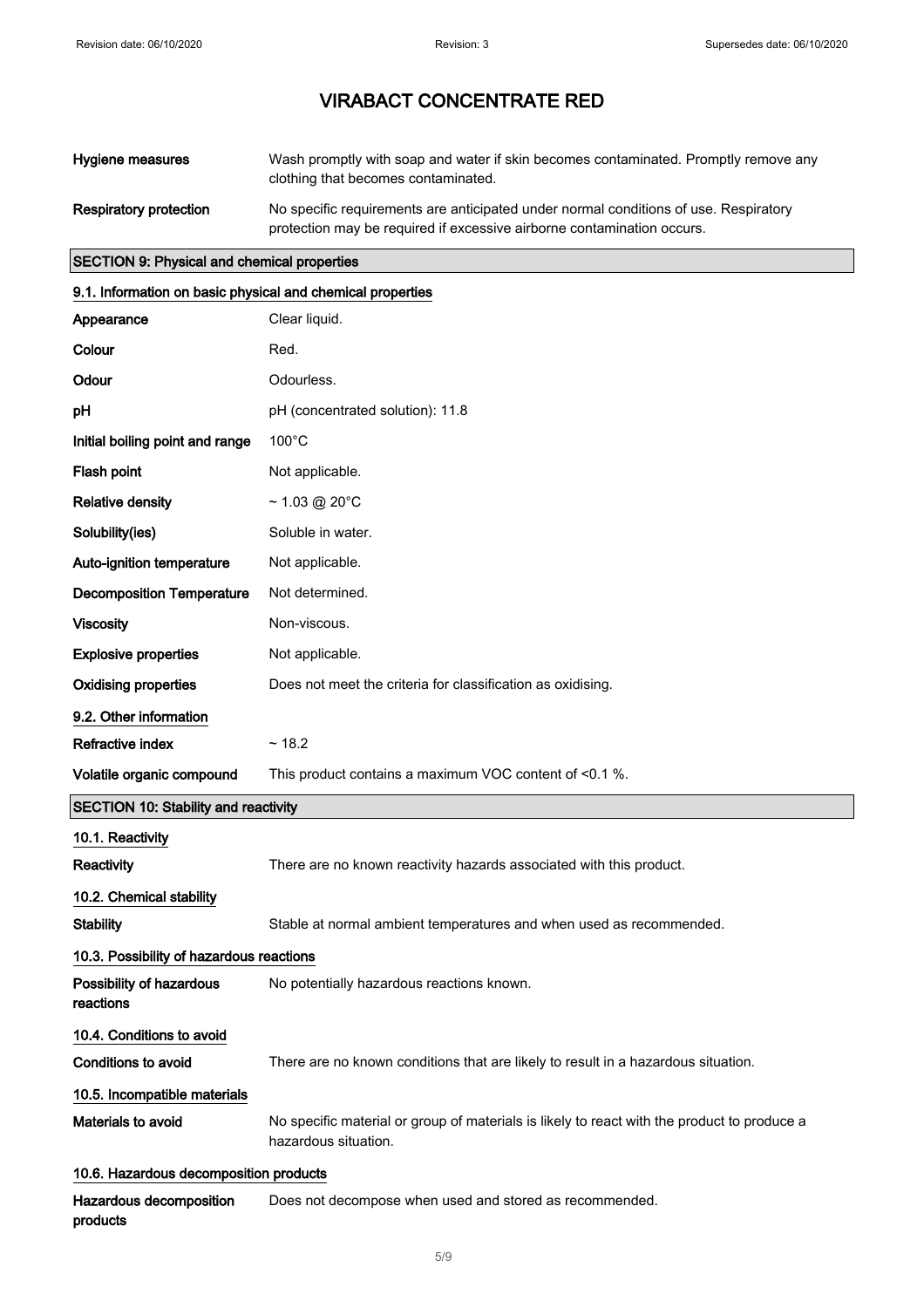r

# VIRABACT CONCENTRATE RED

| <b>SECTION 11: Toxicological information</b>            |                                                                                                                                                                                  |  |
|---------------------------------------------------------|----------------------------------------------------------------------------------------------------------------------------------------------------------------------------------|--|
| 11.1. Information on toxicological effects              |                                                                                                                                                                                  |  |
| Acute toxicity - oral                                   |                                                                                                                                                                                  |  |
| ATE oral (mg/kg)                                        | 3,759.4                                                                                                                                                                          |  |
| Acute toxicity - dermal                                 |                                                                                                                                                                                  |  |
| ATE dermal (mg/kg)                                      | 22,222.22                                                                                                                                                                        |  |
| Acute toxicity - inhalation                             |                                                                                                                                                                                  |  |
| ATE inhalation (gases ppm)                              | 90,909.09                                                                                                                                                                        |  |
| ATE inhalation (vapours mg/l)                           | 222.22                                                                                                                                                                           |  |
| ATE inhalation (dusts/mists                             | 30.3                                                                                                                                                                             |  |
| mg/l)                                                   |                                                                                                                                                                                  |  |
| Inhalation                                              | Spray/mists may cause respiratory tract irritation.                                                                                                                              |  |
| Ingestion                                               | May be harmful if swallowed.                                                                                                                                                     |  |
|                                                         |                                                                                                                                                                                  |  |
| <b>Skin contact</b>                                     | Causes severe burns.                                                                                                                                                             |  |
| Eye contact                                             | Causes serious eye damage.                                                                                                                                                       |  |
| <b>SECTION 12: Ecological information</b>               |                                                                                                                                                                                  |  |
| Ecotoxicity                                             | The product contains a substance which is very toxic to aquatic organisms. The product<br>contains a substance which is toxic to aquatic organisms and which may cause long-term |  |
|                                                         | adverse effects in the aquatic environment.                                                                                                                                      |  |
| 12.1. Toxicity                                          |                                                                                                                                                                                  |  |
| 12.2. Persistence and degradability                     |                                                                                                                                                                                  |  |
| Persistence and degradability Moderately biodegradable. |                                                                                                                                                                                  |  |
| 12.3. Bioaccumulative potential                         |                                                                                                                                                                                  |  |
| Bioaccumulative potential                               | The product does not contain any substances expected to be bioaccumulating.                                                                                                      |  |
| 12.4. Mobility in soil                                  |                                                                                                                                                                                  |  |
| <b>Mobility</b>                                         | The product contains substances which are water-soluble and may spread in water systems.                                                                                         |  |
| 12.5. Results of PBT and vPvB assessment                |                                                                                                                                                                                  |  |
| Results of PBT and vPvB<br>assessment                   | This product does not contain any substances classified as PBT or vPvB.                                                                                                          |  |
| 12.6. Other adverse effects                             |                                                                                                                                                                                  |  |
| Other adverse effects                                   | None known.                                                                                                                                                                      |  |
| <b>SECTION 13: Disposal considerations</b>              |                                                                                                                                                                                  |  |
| 13.1. Waste treatment methods                           |                                                                                                                                                                                  |  |
| <b>General information</b>                              | Dispose of surplus products and those that cannot be recycled via a licensed waste disposal<br>contractor.                                                                       |  |
| <b>Disposal methods</b>                                 | Dispose of waste to licensed waste disposal site in accordance with the requirements of the<br>local Waste Disposal Authority.                                                   |  |
| <b>SECTION 14: Transport information</b>                |                                                                                                                                                                                  |  |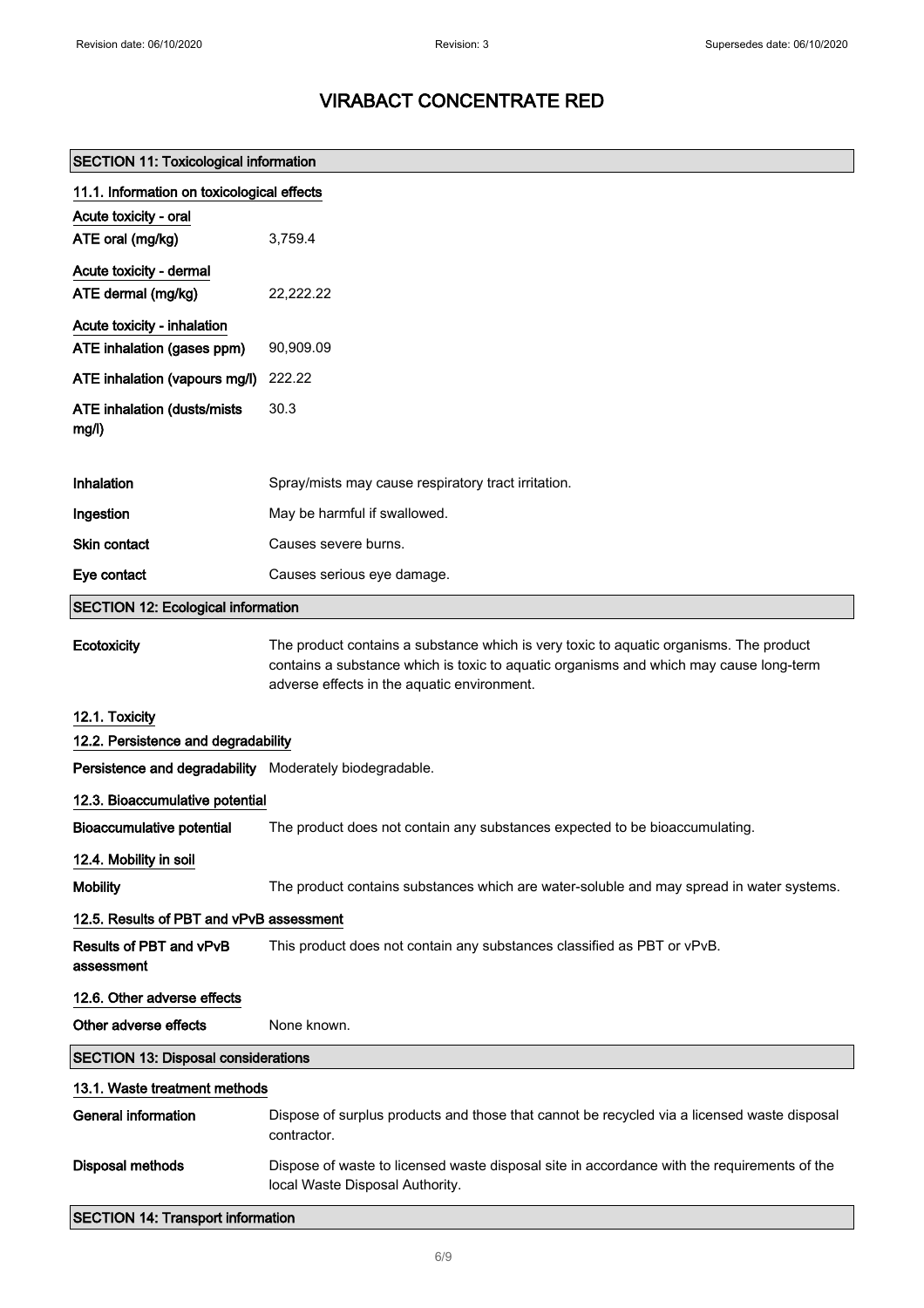#### 14.1. UN number

| UN No. (ADR/RID)                  | 1760                                                                                                      |  |
|-----------------------------------|-----------------------------------------------------------------------------------------------------------|--|
| UN No. (IMDG)                     | 1760                                                                                                      |  |
| UN No. (ICAO)                     | 1760                                                                                                      |  |
| UN No. (ADN)                      | 1760                                                                                                      |  |
| 14.2. UN proper shipping name     |                                                                                                           |  |
| Proper shipping name<br>(ADR/RID) | CORROSIVE LIQUID, N.O.S. (QUATERNARY AMMONIUM COMPOUNDS, BENZYL (C12 -<br>C16) ALKYL DIMETHYL, CHLORIDES) |  |
| Proper shipping name (IMDG)       | CORROSIVE LIQUID, N.O.S. (QUATERNARY AMMONIUM COMPOUNDS, BENZYL (C12 -<br>C16) ALKYL DIMETHYL, CHLORIDES) |  |
| Proper shipping name (ICAO)       | CORROSIVE LIQUID, N.O.S. (QUATERNARY AMMONIUM COMPOUNDS, BENZYL (C12 -<br>C16) ALKYL DIMETHYL, CHLORIDES) |  |
| Proper shipping name (ADN)        | CORROSIVE LIQUID, N.O.S. (QUATERNARY AMMONIUM COMPOUNDS, BENZYL (C12 -<br>C16) ALKYL DIMETHYL, CHLORIDES) |  |
| 14.3. Transport hazard class(es)  |                                                                                                           |  |

| <b>ADR/RID class</b>        | 8  |
|-----------------------------|----|
| ADR/RID classification code | C۹ |
| ADR/RID label               | 8  |
| <b>IMDG class</b>           | 8  |
| ICAO class/division         | 8  |
| ADN class                   | 8  |
|                             |    |

### Transport labels



| 14.4. Packing group   |   |
|-----------------------|---|
| ADR/RID packing group | Ш |
| IMDG packing group    | Ш |
| ICAO packing group    | Ш |
| ADN packing group     | Ш |

### 14.5. Environmental hazards

Environmentally hazardous substance/marine pollutant



| 14.6. Special precautions for user |          |  |
|------------------------------------|----------|--|
| EmS                                | F-A. S-B |  |

ADR transport category 3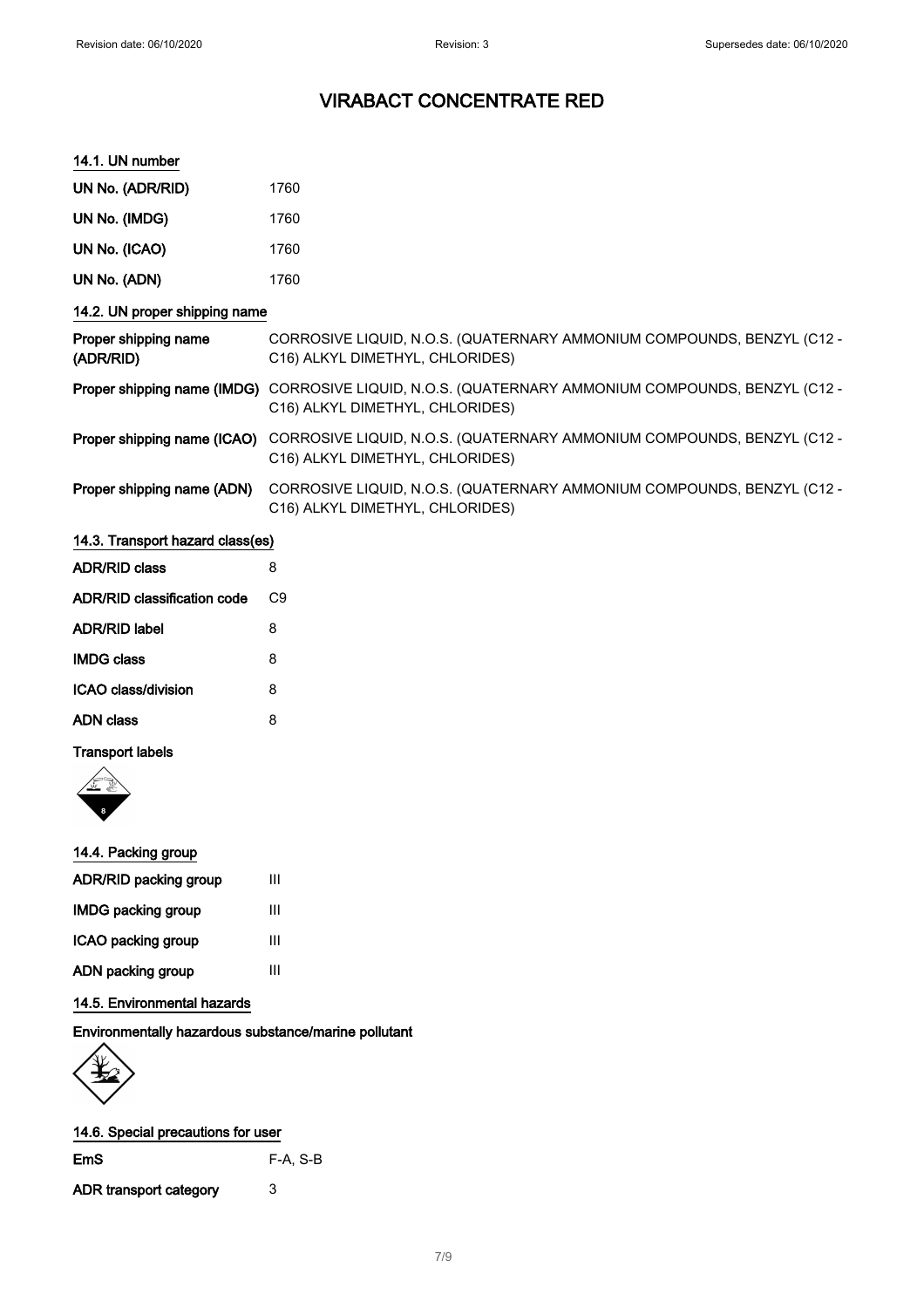## Hazard Identification Number 80

(ADR/RID)

Tunnel restriction code (E)

### 14.7. Transport in bulk according to Annex II of MARPOL and the IBC Code

### Transport in bulk according to Not applicable. Annex II of MARPOL 73/78 and the IBC Code

#### SECTION 15: Regulatory information

### 15.1. Safety, health and environmental regulations/legislation specific for the substance or mixture

| <b>EU</b> legislation | Regulation (EC) No 1907/2006 of the European Parliament and of the Council of 18<br>December 2006 concerning the Registration, Evaluation, Authorisation and Restriction of<br>Chemicals (REACH) (as amended).<br>Regulation (EC) No 648/2004 of the European Parliament and of the Council of 31 March<br>2004 on detergents (as amended).<br>Regulation (EU) No 528/2012 of the European Parliament and of the Council of 22 May 2012<br>concerning the making available on the market and use of biocidal products (as amended).<br>Regulation (EC) No 1272/2008 of the European Parliament and of the Council of 16<br>December 2008 on classification, labelling and packaging of substances and mixtures (as<br>amended).<br>Commission Directive 2000/39/EC of 8 June 2000 establishing a first list of indicative<br>occupational exposure limit values in implementation of Council Directive 98/24/EC on the<br>protection of the health and safety of workers from the risks related to chemical agents at<br>work (as amended). |
|-----------------------|---------------------------------------------------------------------------------------------------------------------------------------------------------------------------------------------------------------------------------------------------------------------------------------------------------------------------------------------------------------------------------------------------------------------------------------------------------------------------------------------------------------------------------------------------------------------------------------------------------------------------------------------------------------------------------------------------------------------------------------------------------------------------------------------------------------------------------------------------------------------------------------------------------------------------------------------------------------------------------------------------------------------------------------------|
| Guidance              | EH40/2005 Workplace exposure limits<br>Containing the list of workplace exposure limits for use with the Control of Substances<br>Hazardous to Health Regulations 2002 (as amended)<br><b>Health and Safety Executive</b>                                                                                                                                                                                                                                                                                                                                                                                                                                                                                                                                                                                                                                                                                                                                                                                                                   |

### 15.2. Chemical safety assessment

A chemical safety assessment has been carried out.

#### SECTION 16: Other information

| <b>Issued by</b>          | <b>Regulatory Chemist</b>                                                                                                                                                                                                                                                                                                                                                                                                                        |
|---------------------------|--------------------------------------------------------------------------------------------------------------------------------------------------------------------------------------------------------------------------------------------------------------------------------------------------------------------------------------------------------------------------------------------------------------------------------------------------|
| <b>Revision date</b>      | 06/10/2020                                                                                                                                                                                                                                                                                                                                                                                                                                       |
| <b>Revision</b>           | 3                                                                                                                                                                                                                                                                                                                                                                                                                                                |
| Supersedes date           | 06/10/2020                                                                                                                                                                                                                                                                                                                                                                                                                                       |
| <b>SDS number</b>         | 21335                                                                                                                                                                                                                                                                                                                                                                                                                                            |
| Hazard statements in full | H302 Harmful if swallowed.<br>H312 Harmful in contact with skin.<br>H314 Causes severe skin burns and eye damage.<br>H318 Causes serious eye damage.<br>H332 Harmful if inhaled.<br>H335 May cause respiratory irritation.<br>H400 Very toxic to aquatic life.<br>H410 Very toxic to aquatic life with long lasting effects.<br>H411 Toxic to aquatic life with long lasting effects.<br>H412 Harmful to aquatic life with long lasting effects. |